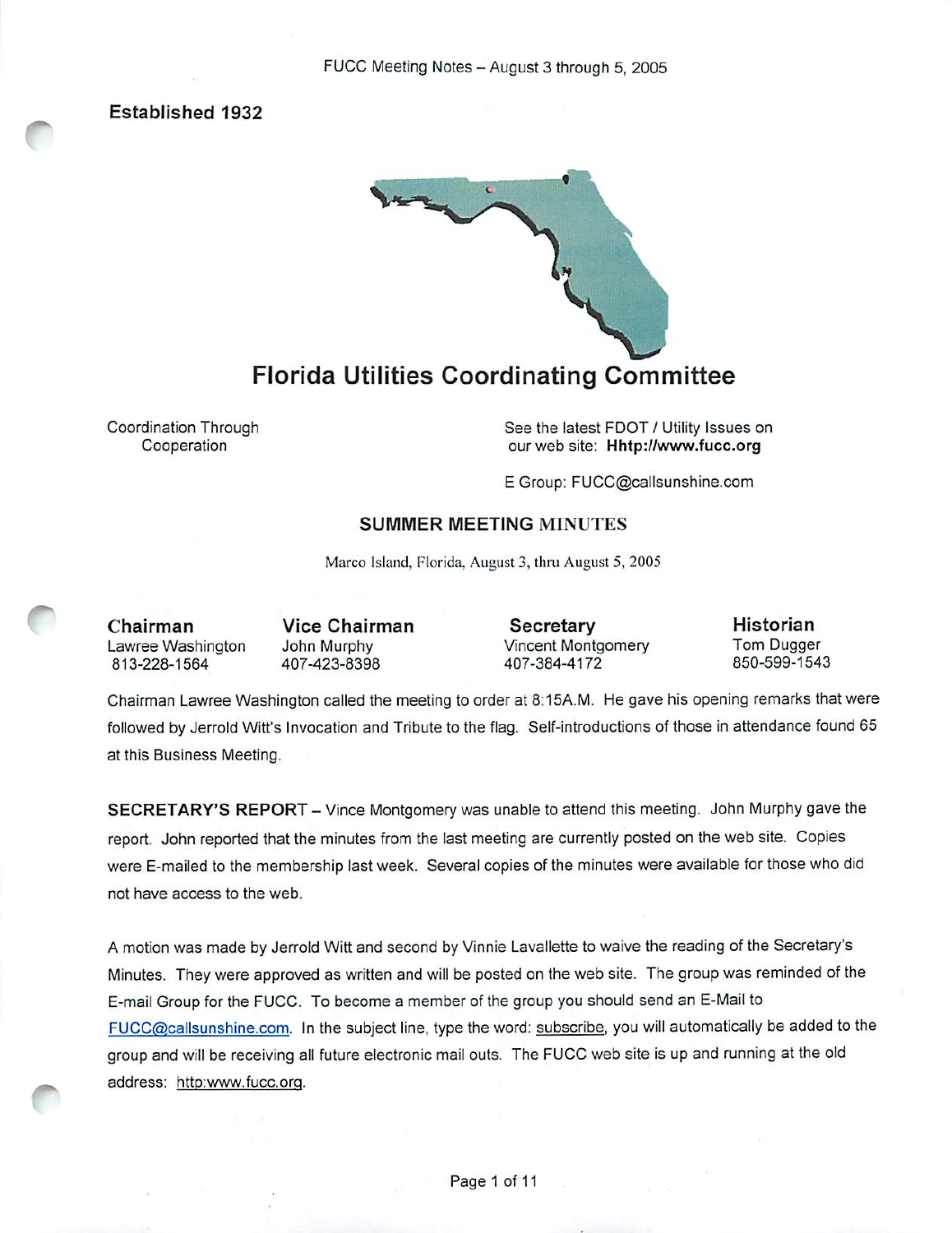# ADMINISTRATIVE COMMITTEE

# TREASURER'S REPORT - Jan Ash, Treasurer

| <b>Beginning Balance</b><br><b>Income</b>     |    |          | \$<br>8,014.84  |
|-----------------------------------------------|----|----------|-----------------|
| <b>Pre-Registration</b>                       | \$ | 6322.00  |                 |
| <b>On-Site Registration &amp; Sponsors</b>    | S  | 7500.00  |                 |
|                                               |    |          | \$<br>13,822.00 |
| <b>Expenses</b>                               |    |          |                 |
| Incorporation Registration (State of Florida) | \$ |          |                 |
| <b>ACTEVA Fees</b>                            | \$ |          |                 |
| May Meeting                                   | \$ | 4,768.00 |                 |
| <b>SSOCOF Golf Sponsorship</b>                | \$ |          |                 |
| <b>Hospitality</b>                            | \$ |          |                 |
| <b>Door Prizes</b>                            | \$ |          |                 |
| Gratuity                                      | \$ |          |                 |
| <b>Meeting Planner Fee</b>                    | \$ |          |                 |
| <b>Annual Banquet</b>                         | \$ | 8,780.09 |                 |
|                                               |    |          | \$<br>13,548.09 |
| <b>Un-audited Balance</b>                     |    |          | 273.91          |

It is very important to the FUCC that everyone resister via ACTEVA. Search word is "FUCC." When you reach the site, there will be fours selections. If you have prepaid, please use the appropriate selection, there is No Charge, only the registration. With this electronic registrations, the Committee can plan for the meals and breaks at each meeting.

ACTEVA will allow FUCC to conduct a survey by posting three questions regarding the Registrations Fees. The last increase in Registration Fees was in 1999. Please respond to our survey, which will assist in the continued development of the FUCC to better serve the members. All questions must be answered during the registration for the November Meeting.

- 1. IF we need to raise the Registration, what is an acceptable meeting fee?
- 2. What are the least important food and beverage benefit?
- 3. What can we do to improve our meeting?

HISTORIAN'S REPORT - The following report was prepared by Tom Dugger, and presented by John Murphy:

# Fifty Years Ago - August 1955

Chairman H.L Martin, Florida Electric Co-op. Vice Chairman: R. 8. Davis, Florida Power and Light Company Secretary: C.R. Mayhew, Southern Telephone Company, Tallahassee, FL

No minutes of this meeting were available.

#### Twenty-Five Years Ago - August 7, 1980 Caribbean Gulf Island Resort Hotel. Clearwater Beach. Florida

Chairman: Horace Irwin, Florida Power Corporation Vice-Chairman: Ted Carlson, Florida Power and Light Company Secretary: C.E. Hanle, Southern Bell Telephone and Telegraph Co.

| Attendance: | Telephone     | Power 15 | FDOT <sub>12</sub> | <b>Counties 7</b> |          |
|-------------|---------------|----------|--------------------|-------------------|----------|
|             | Consultants 8 | Cities 2 | One Call Center 3  | Gas               | TOTAL 65 |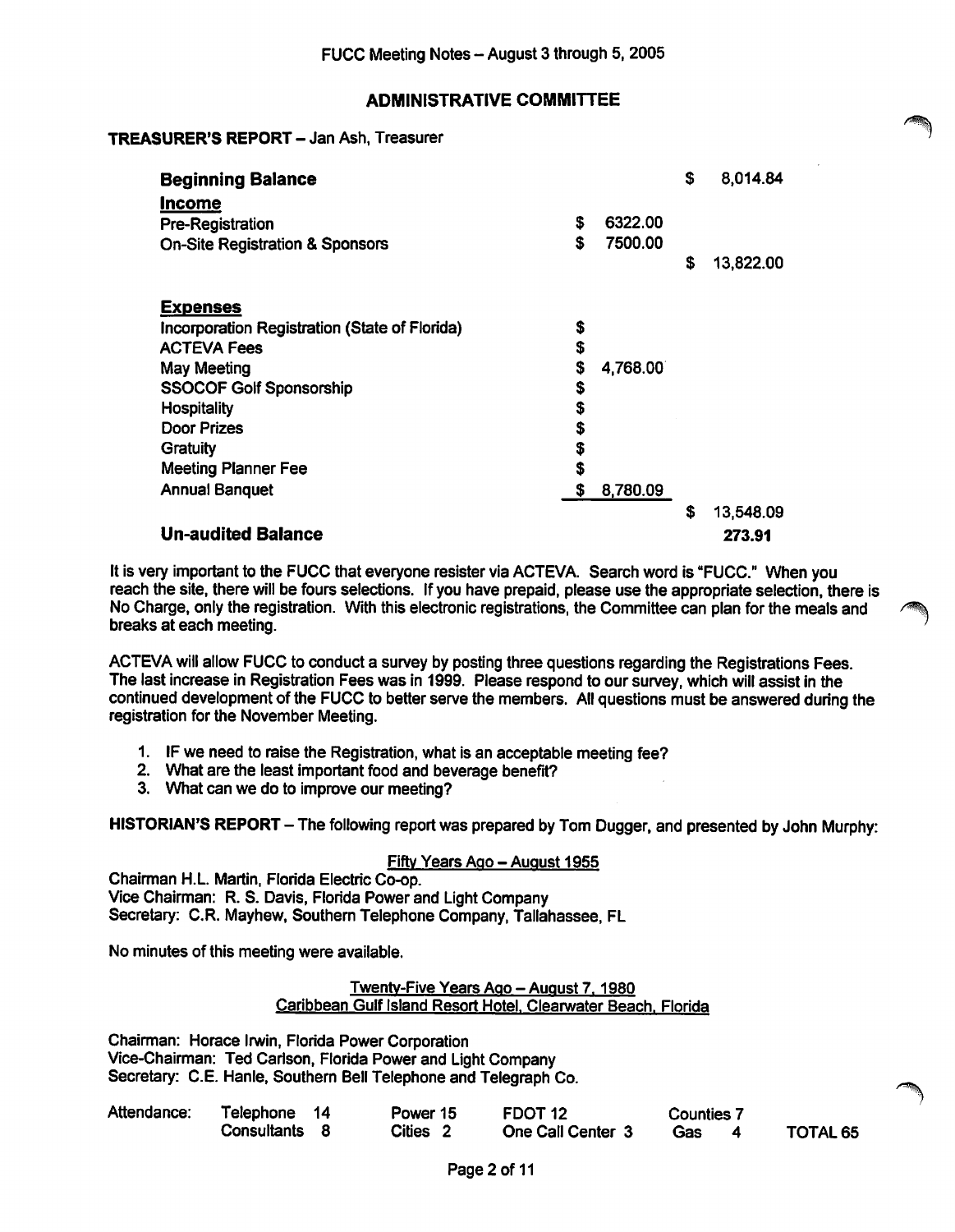Members who attended that meeting that are still active in FUCC are; Dennis LaBelle, Walt Childs, Charles Andrews, and Rocky DePrimo.

The Bicycle Path Subcommittee reported that the committee to study and make recommendations regarding bicycle paths in Gainesville has been set up. The State DOT and the Gainsville Transportaion Board established the committee. There are 30 members who will work to establish objectives aimed at a Design Manual to be used by the State to design bicycle paths.

A slide presentation and talk was given on Standard Color Code for Permanent Marking of Underground utilities. The proposal was for the FUCC to adopt a standard for the State using the same colors as the temporary markings already in use.

# FLORIDA DEPARTMENT OF TRANSPORTATION DISTRICT REPORTS

District One - Jerrold Whitt, Dep. District Utility Administrator

The District will be holding its annual Liaison Meeting in late March 2006.

We will be forwarding the projects, which will be fast tracked or will be let by alternative letting means as soon as the District knows itself.

The District continues to hold month meetings in 7 of the 12 Counties, reviewing local issues and FDOT's Work Program.

#### District Two - Bobby Ellis

District 2 has month monthly utility group meetings. The time and locations are posted on the FDOT Central Office Utility Web Site, under District news.

The Five Year Program for District 2 will be presented District wide in the month of December. The District Utility Office will provide notifications to all utility owners of actual dates/times of the Five Year Overview in Jacksonville, Lake City, and Live Oak. The Planning office arranges these meetings

District Three - No Report

#### District Four - Rocky DePrimo, District Utility Administrator

The District continues to electronically furnish it monthly status report for all projects in the production and letting cycle. All final plans are being sent to the utilities on CD's. A special announcement went out to the utility industry indicating possible project that may be advanced with the Growth Management Funding, another letter will go out when the projects are "locked down."

#### District Five - Gary Bass, District Utility/Value Engineering Administrator

Gary introduced the members of District 5 Administration, who are attending this meeting: Annette Brennan, Mario Bizzio, Robert Ache, Dennis Lindsey, and Frank Kelch. Dennis and Frank are Resident Utility Specialist for their respective Construction offices.

The District is beginning to plan for its Utility Liaison meeting to be held in the Spring 06.

Final Plans submittals will now be in CD format. Phase plans review will remain paper plans, for now.

Completed electronic mails list for all utilities in D-5 will be used for mail out of process & procedure changes, work program mail outs, etc.

#### District Six - NO REPORT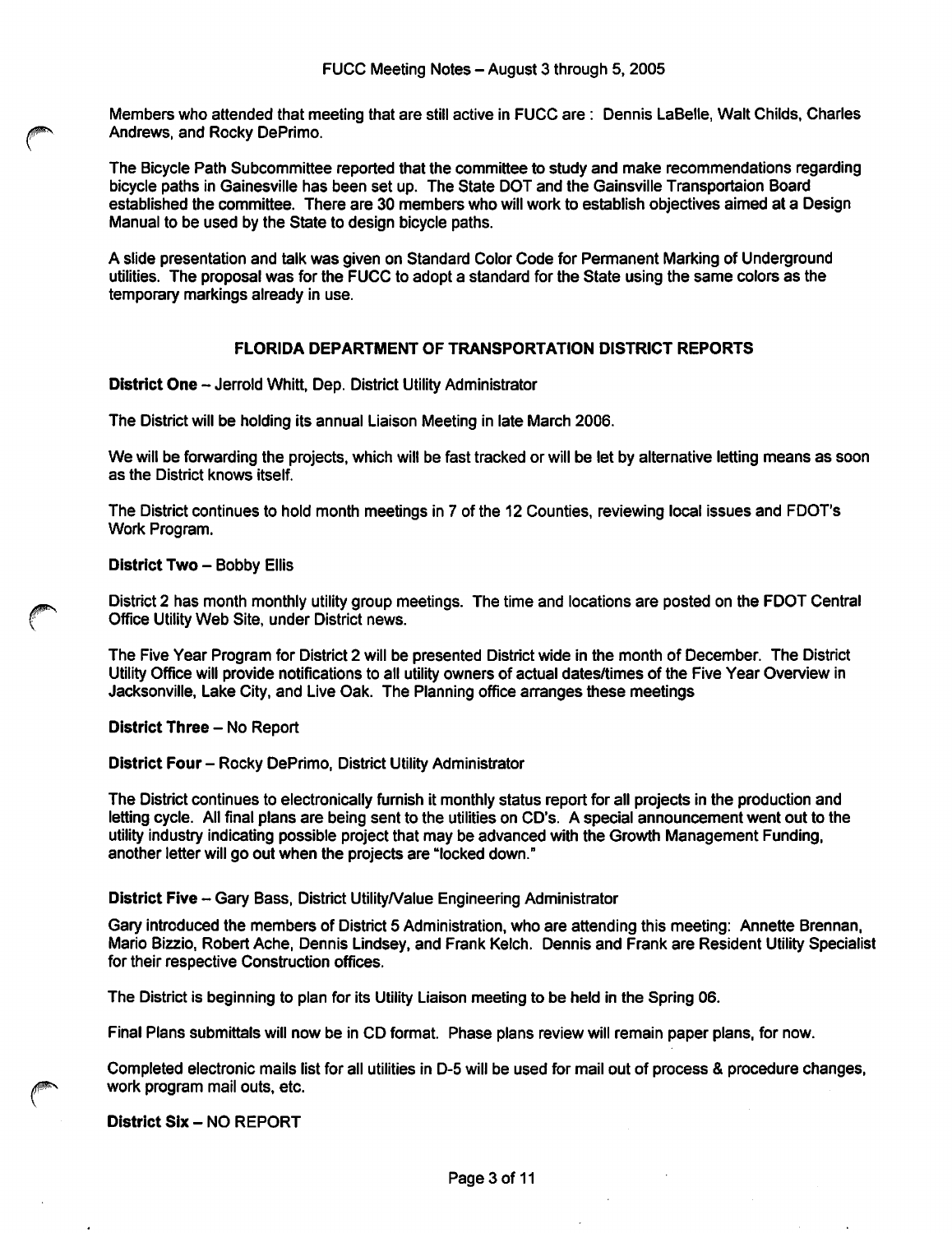# District Seven - Sally Prescott

District 7 will hold their Fall Utility Liaison Conference on September 23<sup>rd</sup> at Silverthorne County Club, near Spring Hill. Please Contract the District Utility Office for Details.

TURNPIKE ENTERPRISE DISTRICT - James G. Kervin, Tumpike Utility Engineer Below is an update of some of the major projects under development at the Turnpike Enterprise.

MEDIAN GUARDRAIL: The Turnpike Enterprise has completed the installation of new median guardrail on the Turnpike Mainline in Lake, Osceola, Orange, Indian River, St. Lucie, Okeechobee, Sumter, and Dade counties. Over 150 miles of median guardrails were added. The median guardrail projects will reduce cross over accidents on the northem and very southem sections of the Tumpike. Restoration of the median areas is nearing completion. The number of Crossover accidents is down 255% and the visual impacts to the recently install railing are dramatic evidence they are working.

Canal Protection: These projects will install a combination of guardrail and cable systems in areas where canals are in close proximity to the travel lanes within Palm Beach, St Lucie and Dade Counties. Preliminary design is underway and letting is scheduled for April 2006.

#### Dade County

FPID 406096-1: This project will widen the HEFT to 8 lanes between SW 117<sup>th</sup> Ave and Kendall Drive plus 2 auxiliary lanes around the SR 874 Interchange. Preliminary design is underway and is scheduled for letting in February 2008.

FPID 415462-2: This project will relocate the existing Golden Glades Mainline Toll Plaza to the north at the Miami Gardens Drive overpass and will provide express lanes for SunPass users. Extensive utility relocations will be required including the FGT gas lines. Preliminary design is underway with a letting scheduled for January 2008.

FPID 415905-1: This project will convert the existing Okeechobee Mainline Toll Plaza to both cash lanes and SunPass express lanes. Utility services to the Mainline Toll Plaza will require relocation and upgrading. An interchange at NW 74 $^{\text{th}}$  Street will be added in cooperation with Miami-Dade County and District 6. Phase II plans are complete and the letting is scheduled for May 2006 Broward County

FPIDs 406094-1 and 406097-1: These projects will widen the Turnpike from 6 to 8 and 10 lanes in Broward County. These projects were developed under contracts that combine the PD&E and design effort. There is extensive utility involvement on both projects. The projects have undergone major re-designs to accommodate FGT gas line relocations the full length of the projects. The projects will be constructed in a sequence to allow FGT to relocate their lines. The projects will actually be split into northbound and southbound projects. These two projects will be for southbound widening only. Both projects will take three years to construct. Approximately twelve miles of the Tumpike will be upgraded. These projects were let in June with construction scheduled to begin later this year. Design of the northbound widening is scheduled to begin next year.

FPID 406095-1 and 406095-4: These two projects will widen the Tumpike mainline from 6 to 8 lanes from the HEFT to Griffin Road (approximately 7 miles in length). Plans production is scheduled for completion in early 2007. Extensive utility relocations will be required including the FGT gas lines.

FPID 406147-1: This project is a Design-Build to widen the Sawgrass Expressway between Atlantic Ave and Coral Ridge Dr from 4 lanes to 6 lanes. The letting is scheduled for September 2005 and construction is scheduled to be completed by March 2008.

FPID 406150-1: This project will widen the Tumpike mainline from 6 to 8 lanes. The project starts just south of Atlantic Boulevard and goes to the Palm Beach County line a distance of roughly 7 miles. Preliminary design is underway. Major utility impacts are expected including FGT gas line relocation. Letting is scheduled for March of 2007.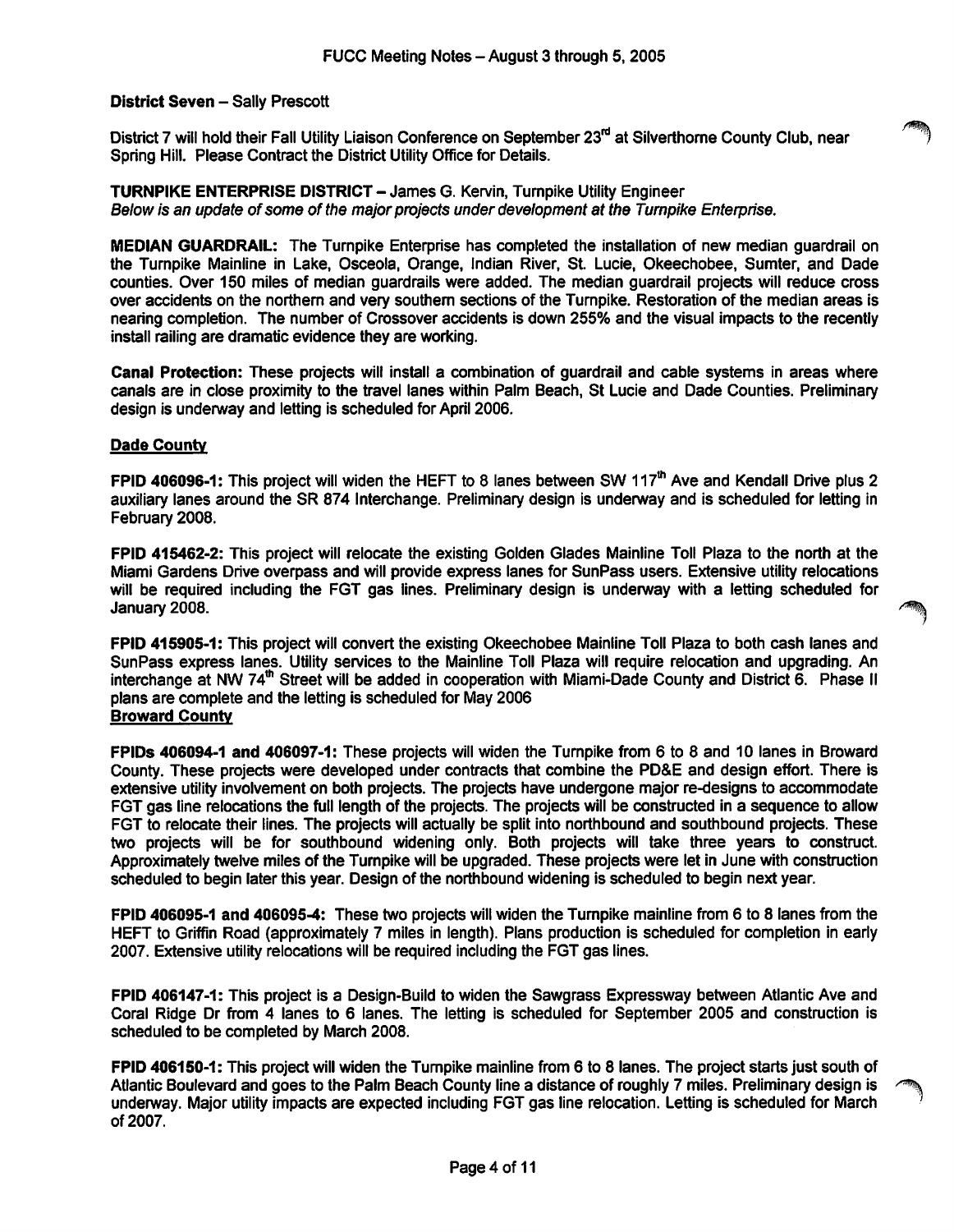FPID 406153-1: This project is a Design-Build to widen the Sawgrass Expressway from 4 to 6 lanes from Coral Ridge Drive to the Turnpike Mainline. Construction is underway.

#### Palm Beach County

FPID 232074-1: This project is a new interchange with SR 710 and the Turnpike Mainline in Palm Beach County. The new interchange will relieve congestion at existing interchanges in north Palm Beach County. Minor utility relocations are associated with this project. We also coordinated with District 4 on a railroad crossing upgrade as part of the project. Construction is underway and scheduled for completion in February 2006.

FPID 406092-1: This project is to widen the Turnpike mainline from Atlantic Avenue to the Lantana mainline toll plaza in Palm Beach County from 4 to 6 lanes and ultimately to 8 lanes. Construction is underway. Construction will take approximately two years. Previously, the project included modifications to the existing interchange at Atlantic Avenue, along with widening of Atlantic Avenue within the interchange limits. This portion has since been removed from the Turnpike widening and was let as a separate project. Construction is underway on all portions.

FPID 406112-1: This project will add a new interchange at Jog Road and the Tumpike Mainline in Palm Beach County. The project will relieve crowding at the existing West Palm Beach Interchange at Okeechobee Boulevard. The design is complete and was let in June with construction scheduled to begin later this year.

#### Orange Countv

FPIDs 403497-2, 403497-3, 403498-2 and 403498-3: These projects will extend the Western Beltway (SR 429) from Seidel Road in Orange County to 1-4 in Osceola County, a distance of approximately 11 miles. SR429 is a joint project with OOCEA. These are major projects with significant utility activity. Construction is underway on all projects. Completion of all sections is slated for December 2006. Once completed, you will be able to travel on SR429 from 1-4 in Osceola County to US441 in Apopka.

FPID 406090-1: This project is to widen the Beeline Expressway, SR 528, in Orange County from 4 to 6 lanes, a distance of approximately 8 miles, from I-4 to Boggy Creek Road. Phase IV plans are complete and utility coordination is ongoing. Extensive coordination with CSX Transportation was required to relocate portions of their rail yard underneath the Beeline bridges to minimize the impacts to their train building and normal operations during our construction. Letting is scheduled for June 2006.

FPID 406091-1: This project is to widen the Tumpike Mainline in Orange County from 4 to 8 lanes, a distance of approximately 6 miles, from SR528 to 1-4. The project is under construction.

FPID 406102-1: This project will add new ramps at the existing interchange between the Tumpike and SR408 in Orange County. Construction is underway with completion slated for 2006.

FPID 406146-1: This project will widen the Tumpike mainline from 4 to 8 lanes from SR 429 to SR 50 in Orange County. This project is roughly 5 miles in length. Preliminary design is underway with the letting scheduled for March 2008.

FPID 406148-1: This project will widen the Tumpike mainline from 4 to 8 lanes from 1-4 to SR 429 in Orange County. The project is roughly 8 miles in length. Phase II design is underway. Letting is scheduled for March 2007.

#### Osceola Countv

FPID 411237-1: This project will add a new interchange on the Turnpike at Kissimmee Park Road in Osceola County. The interchange will give residents in south St. Cloud better access to the Turnpike. Phase IV plans are complete and letting is scheduled for November 2005.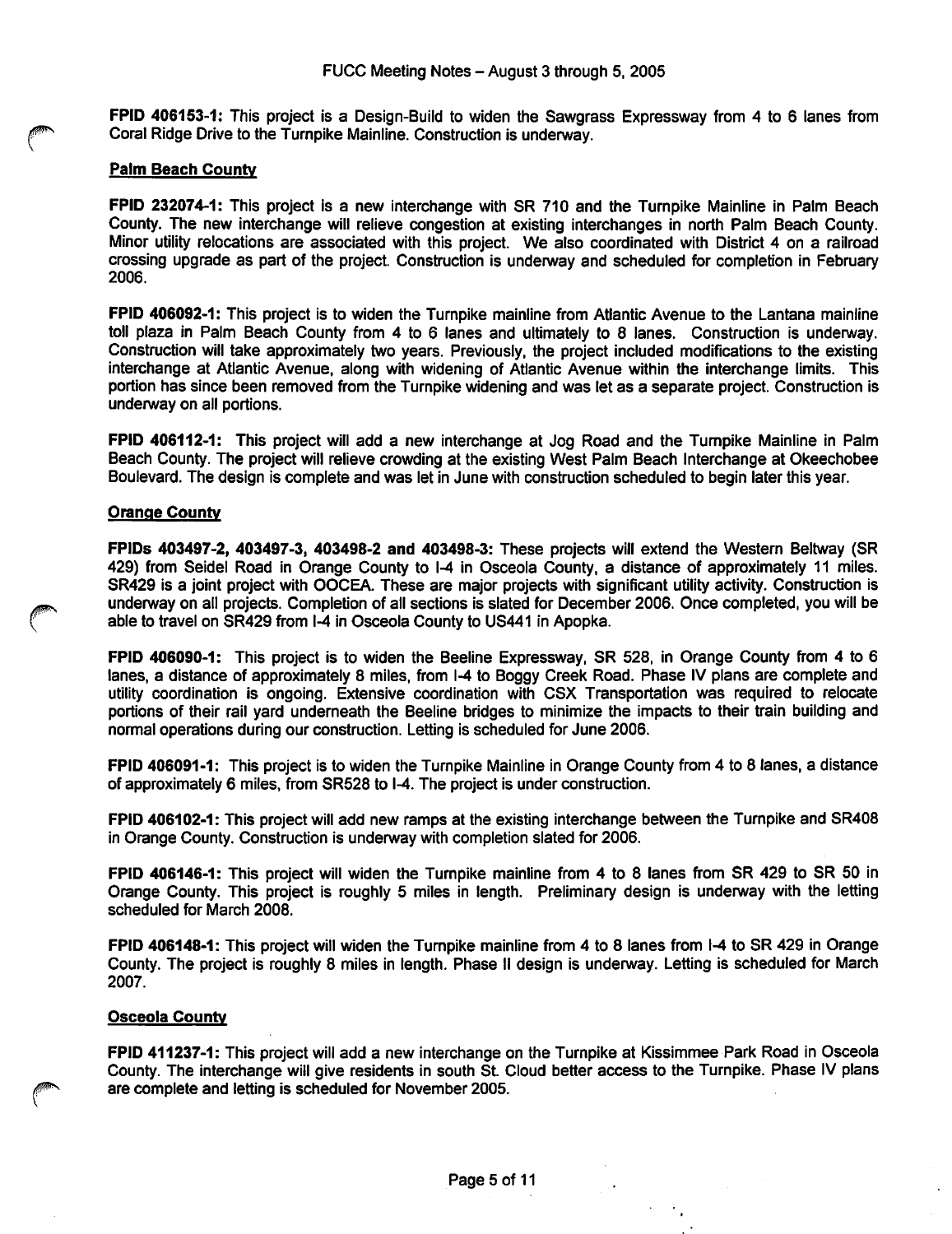#### Citrus County

FPID 405270-1: The Turnpike is working on a PD&E Study for a new road corridor in Citrus County. The road will be an extension of the existing Suncoast Parkway. The Suncoast Parkway Phase II project will extend the Parkway from US98 in Brooksville to US19 (Approximately 27 miles). Ten possible corridors are being evaluated for impacts. The PD&E is being developed under Federal Highway Administration guidelines.

Electronic Plans review in now in operation. We are developing a format where reviewers will post to the plans, with comments by other, to avis conflicting and repletion of the same review comment.

James G. Kervin, Turnpike Utility Engineer Lawrence R. Hayduk, Turnpike Utility Manager Rodney Little, Turnpike Utility Coordinator

# CENTRAL OFFICE (C/O)

The C/O is continuing with the research for optimum utility placement in the R/W. It was decided to compare the results of an analysis for a project in District 2 with how the R/W was eventually configured.

After the Utility Accommodations Manual has been approved with the rule making process, the C/O will announce a meeting to review the changes that were made to it. The meeting will only be held once. The meeting and the presentation will be video taped and downloaded to a DVD for those who were not able to attend.

After the letting it is the desire of the FDOT to distribute plan sets in an electronic format (CD).

The Growth Management Bill that was approved by the recent legislature will impact the FDOT Work Program. \$1.1 Billion is to be spent in FY 05-06 and \$750,000 per year thereafter for 10 years. These funds will be spread over many FDOT areas including Mass Transit and ITS. The C/O encourages UAO coordination with the Districts to determine the impact to their facilities.

Gordon Wheeler, PE Assistant State Utilities Engineer District 2 Area Design Engineer Florida DOT, Roadway Design Office 605 Suwannee St., Mail Stop 32 Tallahassee, FL 32399-0450 850-414-4366

#### SUNSHINE STATE ONE CALL CENTER

Mark Sweet presented an over-view of the Sunshine One Call Center's Annual Report.

- Currently there are 705 Members, with and additional 250 Associate Members.
- 1.8 Million Tickets have been processed.
- There are approximately 1,000 new residents in Florida each month.<br>• The One Call Center transferred it operations to an Ohio Operations (
- The One Call Center transferred it operations to an Ohio Operations Center during a recent storm event. All stat and tickets are replicated in less than a minute.
- 494 Safety Educations programs have been presented.
- Eleven Damage Prevention Seminars have been presented.
- It is estimated that Sunshine Once Call has reached 10 thousand people at Trade Shows.
- Sunshine One Call sponsored a Florida Location Team and the recent National Conference in Florida.
- \$140,000.oo Enforcement Program has been started, with additional funding for next year.
- Locate Tickets now cost \$0.53. This reduction has been prompted by the continued growth in Florida.
- The majority of Locate Tickets are via Internet, even during the latest Tropical Storm.

Question; Are declared States of Emergency by a Utility monitored? Not at this time.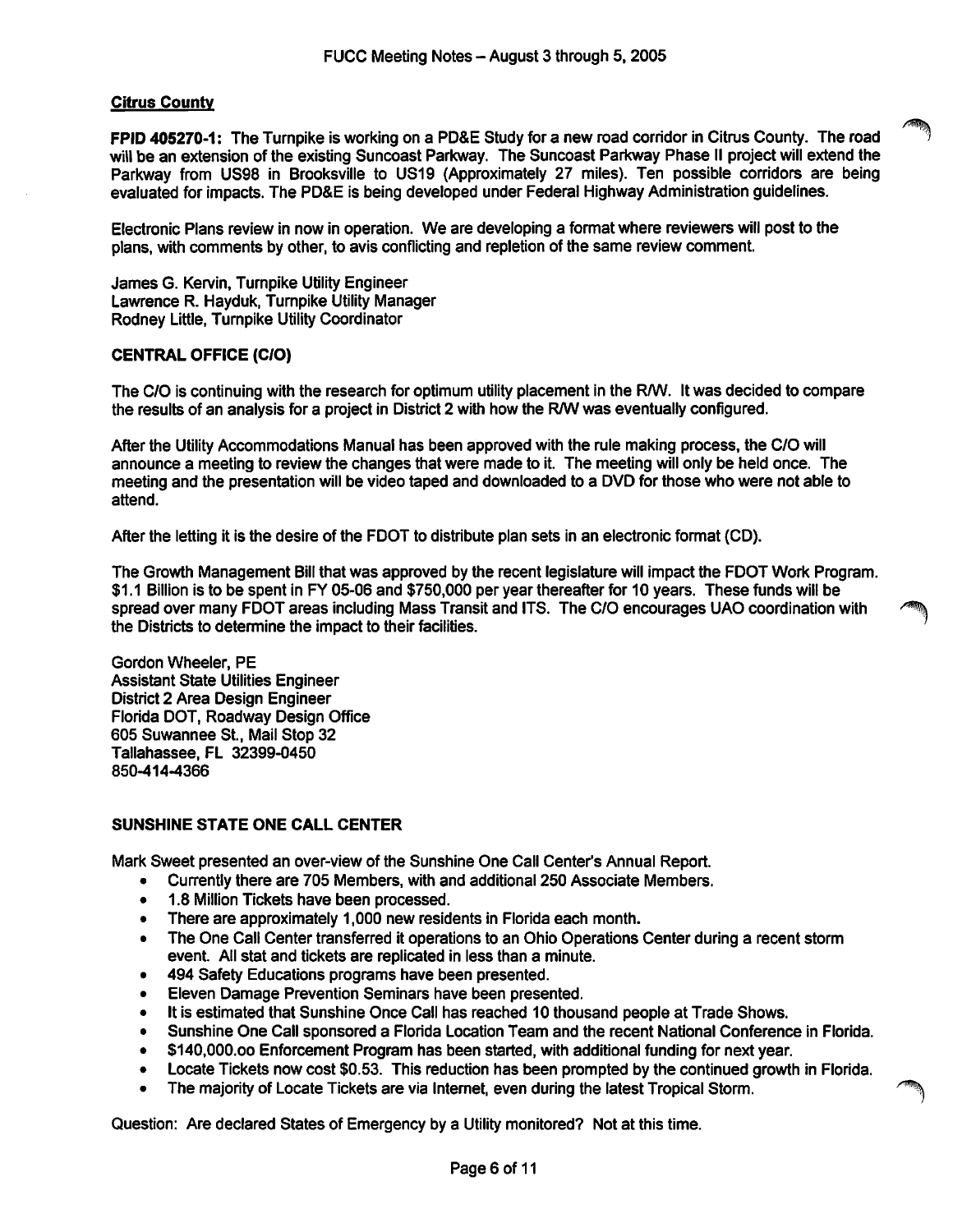Cheryl Ritter also reported that the status of the On-Llne Design Ticket would be available soon. The program "Call before your Design" will make Florida one of eight states where this service is provided. In Florida it is still a voluntary response from the Utility owner. For these requests: Level 1 = Level D - Basic Responses. Level2 = Level C - Visible utility identifications. Level 3= Level B - Scanning the surface with limited equipment. Level 4= Level A - Verified Vertical & Horizontal locations of underground faculties. For this service to succeed, the UAO must update their contact names and telephone numbers annually. Additionally, If there is to be a payment to the UOA for Design service, the UAO must notify the requester and payment is to be made directly to the UAO.

Verified vertical and horizontal excavations should be called in as a "dig Ticket" because the ground will be penetrated with excavation devices.

#### Questions:

- How does a UAO respond to a ticket when a "white line" Is not provided? The Contractor must provide the "white line" then call in a new ticket. In the case a contractor failed to use due diligence.
- A question was asked why existing aerial facilities are not provided for design tickets. This was a decisions by SSOC to not locate or suggest designated by the UAO of aerial facilities. The designer has some responsibilities to investigate his project locations.
- How are the UAOs being cited? At this point, SSOC cannot respond. Still In the learning curve.
- Can an expired tickets cause a citation on a backfilling with equipment? The violation is valid because the contractor was using mechanical equipment on an expired ticket, a violation. Even given the evidence the ticket was eleven days old.
- Are citations being paid? Yes, they are similar to traffic tickets.

# INTEREST GROUP REPORTS

#### JOINT USE-

John Pugh led the meeting of fourteen who have lively discussions on the relocations and adjustment of facilities.

#### POWER INTREST GROUP

Gary Cocker, FP&L Co. Is the new Chairman

# TELECOMMUNICATIONS & UNDERGROUND Groups met In a combined meeting

Telecommunications Co-Chairs for 2006 and Bob Lowen and Jim Lorrman Underground Co-Chairs for 2006 are Vinnie LaVallette and Dennis Stanton

Angela Gable, Ash Engineering, gave and overview of her presentation on Wetland Permitting, which was to be presented at the Educational Seminar.

- Question -Can a swale in front of someone's house be considered a wetland? If it has soil, vegetation, standing water - then Yes.
- What is the anticipates time frame for a Permit to cross wetlands  $-30$  days to develop the Permit  $-60$ days to receive the Permit. Sovereign Submerged Lands require an additional 90 days.
- Natural Gas pipelines can receive an emergency permit.
- Last month, the Govemor signed a five year moratorium for wetland permitting.
- A directions bore is less intrusive that direct burial or a trench.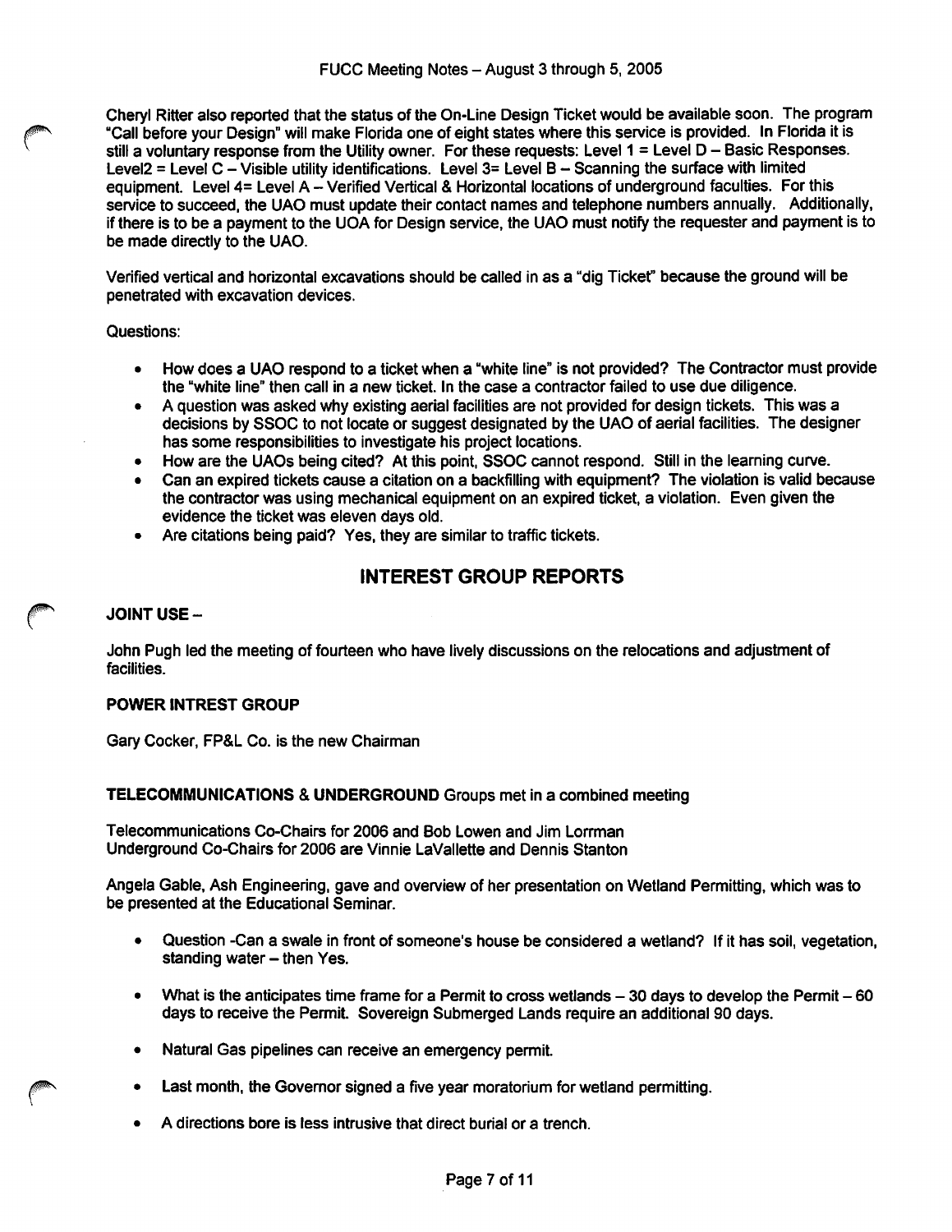• There are no 'blanket'permits from FDOT. Utility companies may need it own permit, unless FOOT will issue a copy of the FDOT's Permit. When in doubt the UAO should apply for their own permit. Just remember, the UAO may need to provide it own silt fence, when the work anticipated it in advance of 1 FDOT's contractor being on site.

#### Old Business -

Lawree Washing requested additional clarification on Section A, Page 1 of the Utility Work Schedule. There are currently three versions on the FDOT web site. It was suggested that certain language is on the Utility Permit, a supplementary document, but it is not.

The "PDF" Work Schedule should be removed from the FDOT's web site.

There is revised language suggesting the UWS and the UAM have been updated to be concurrent.

TEGO-People Gas's concem is that a contractor could interpret this Section to mean that the UAO would be required to expose their facility for the full length of the project. This is not realistic.

The forty-eight (48) Hour notice is not often enough time to schedule a crew and locate (expose) and existing facility

The UAM has not been adopted. However, the UAM will be approved and will be adopted before the November FUCC meeting. The real problem for a UAO is Cost & Time to expose existing facilities. Gar Bass noted that District 5 is still accepting to 'old form' of the UWS.

Jerold Witt stated the wording "may" need to be tighten up during a construction project. Lack of a response from a UAO could lead to a delay claim from the contractor.

# NOTES from the FDOT FORUM

- The proposed language in the UWS as the same as in the UAM. The 48 hours notice.
- Plans in electronic format are available from FDOT.<br>• Growth Management Law Passed Work Program
- Growth Management Law Passed Work Program will be impacted. Some projects are going to Design / Build. For additional information go to the FDOT's web site where there is a link to Growth Management Law.
- How to the Districts handle ERPs?
	- o District 2 & Turnpike District Each UEAO should request their own.
	- o District  $3 \text{UAO}$  should "get their own."<br>  $\circ$  District 5 Get your own permit, the Distri
	- District 5 Get your own permit, the District prefers you do not "piggy-back."
	- o District 7 Consider a 'piggy-back', better to get your own.
- Is there consistency in the acceptance of Red /Green / Brown marked plans? District 4 requires electronic BellSouth (Bob Lowen) is providing well marked up plans. R/G/B/ marking are being posted, but B/W notes would be helpful. The addition of multiple Phase Reviews is causing additional plans and re-designation of relocations.

District 7 is using a Pre-Phase 3 Review that occurs after the Drainage has been submitted, to 'tweak' the proposed storm drainage to avoid utility conflicts. This process is used on large scale projects and municipal projects.

District 4 will used a similar process when additional design has been added to the project.

District 1 does not use additional Phase reviews, unless necessary.

Turnpike District used additional contacts when there is a deign revisions.

As the project closes-in on the production date, the flexibility of redesign is reduced. All Districts are requiring a summary of design changes between reviews to reduce the re-contacts with the UAOs.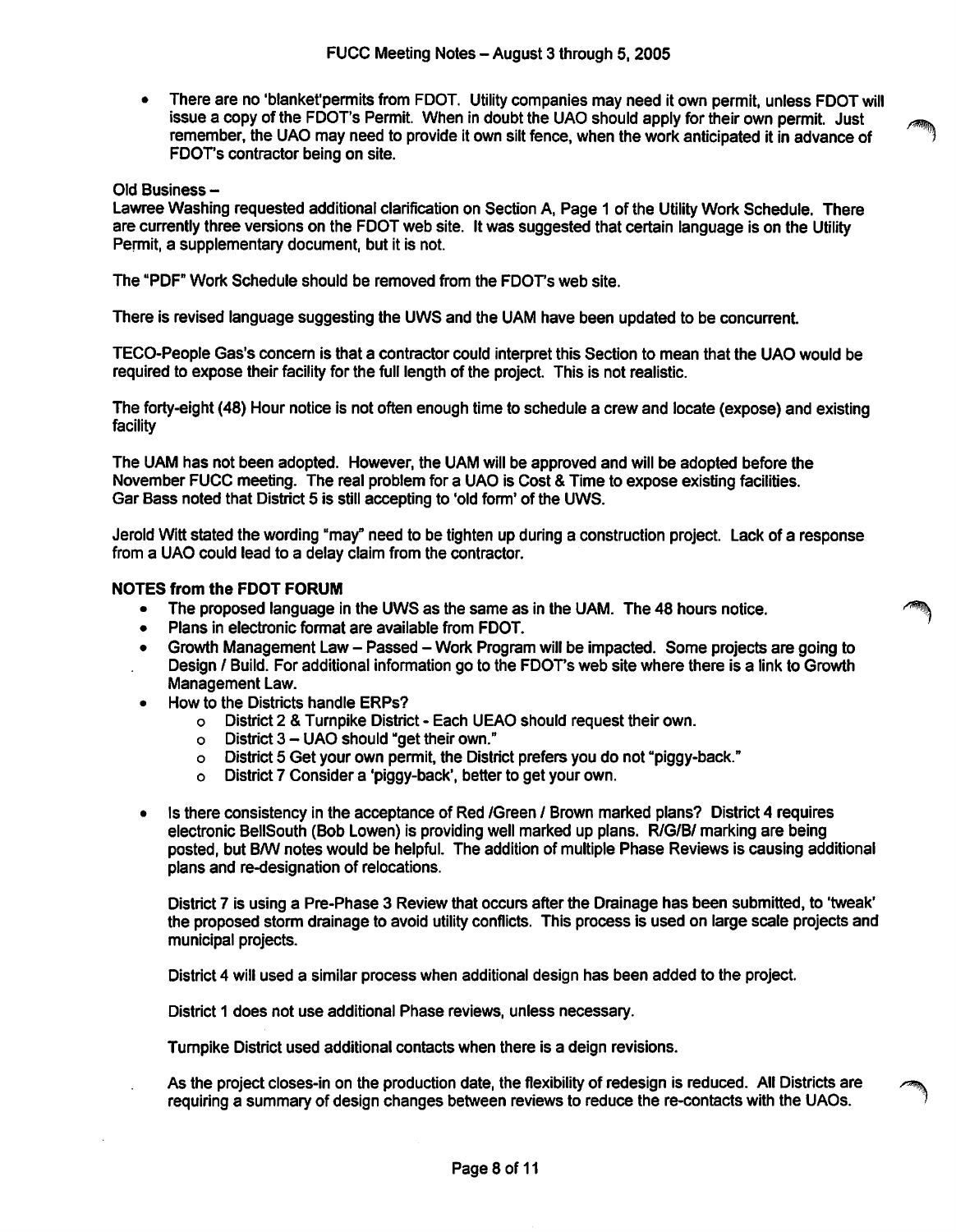## UTILITY ACCOMMODATIONS MANUAL (UAM)

No Report. THE UAM Committee needs a chairperson to champion their causes. Currently the Florida Energy Group is leading the objections to proposed revisions to the UAM. It is hoped to have the UAM through the legislative requirements and adopted before the next FUCC meeting.

# SCENIC RESOURCES -

- 1. Eleven members attended.
- 2. We reviewed a matrix of acceptable plants for "under overhead or over underground utilities". These plants were categorized by hardiness zone and district.
- 3. Discussion took place regarding the recommendations to include an RLA (registered landscape architect) at the pre drainage design mtg. and at the 60% mtg.
- 4. Our plan is to post these landscape guidelines on the FTP site after obtaining comments from the utilities, our sub committee, landscape architects and Dist utility coordinators. The guidelines would include the plant list, (images of the plants possibly as an attachment), standard indexes, sample landscape plan and narrative on requirements/information that should be provided/coordinated for an acceptable landscape plan.
- 5. Our goal is to incorporate comments in a final draft for the Fall mtg. This may slide to the Winter meeting as it is a lot of information for busy people to review.
- 6. Once the guidelines are approved and recommended by the FUCC, they will be forwarded to FDOT's Central Office.

On a side note, Ed Nicole, came with an example of a root system that has encapsulated one of the service lines. The growth of the root and reduced the plastic service line to a customer. While landscaping can be an enhancement, when it attacks the underground service, it can be a problem area. The planting of landscape needs to take into consideration underground and aerial services to customers, outside of the Right of Way line.

Grace Harrison, RLA Assistant Vice President, GAI Consultants 618 East South Street, Orlando, FL 32801

# SUBCOMMITTEE REPORTS

# **STEERING COMMITTEE (8/03/05)**<br>Dennis LaBelle and Ash

Dennis LaBelle Jam Ash Cheryl Ritter John Pugh<br>Art Gilmore Lawree Washington Gary Monday Ed Garcia Lawree Washington

 $\epsilon$ 

Rocky DePrimo Jan Ash gave an overview of the Treasurer's report noting that \$4,500 was collected in June/July for Sponsorships. As miscellaneous income, the "TIP" Jar in the Hospitality Room of \$90.00. Given the current status of the treasury, we need to break even over the next two meetings.

The food costs are necessitating a study to increase income, or reduce refreshments provided. Coffee is now \$38.00 per gallon. The Vendors have paid for the 'Break' refreshments for this Thursday. Jan had a presentation for the Steering Committee on adjustment of fees to cover the increasing cost of the meeting and events.

It was also stated the FUCC's book need to be audited, preferably before turning them over to the new Treasurer. This is a requirement of our By-Laws. In order to save cost, FUCC would consider "In Kind Service", FUCC would award some type of sponsorship or other acknowledgment. Gary Monday stated that he would investigate an "In Kind Sponsor."

Future meeting locations;

• There is concem that the summer meeting is more of a family event them the other meetings. With the school in Florida not beginning around August 1<sup>st</sup>, several members are not able to participate because they desire to be home with their families. It was suggested to reschedule the August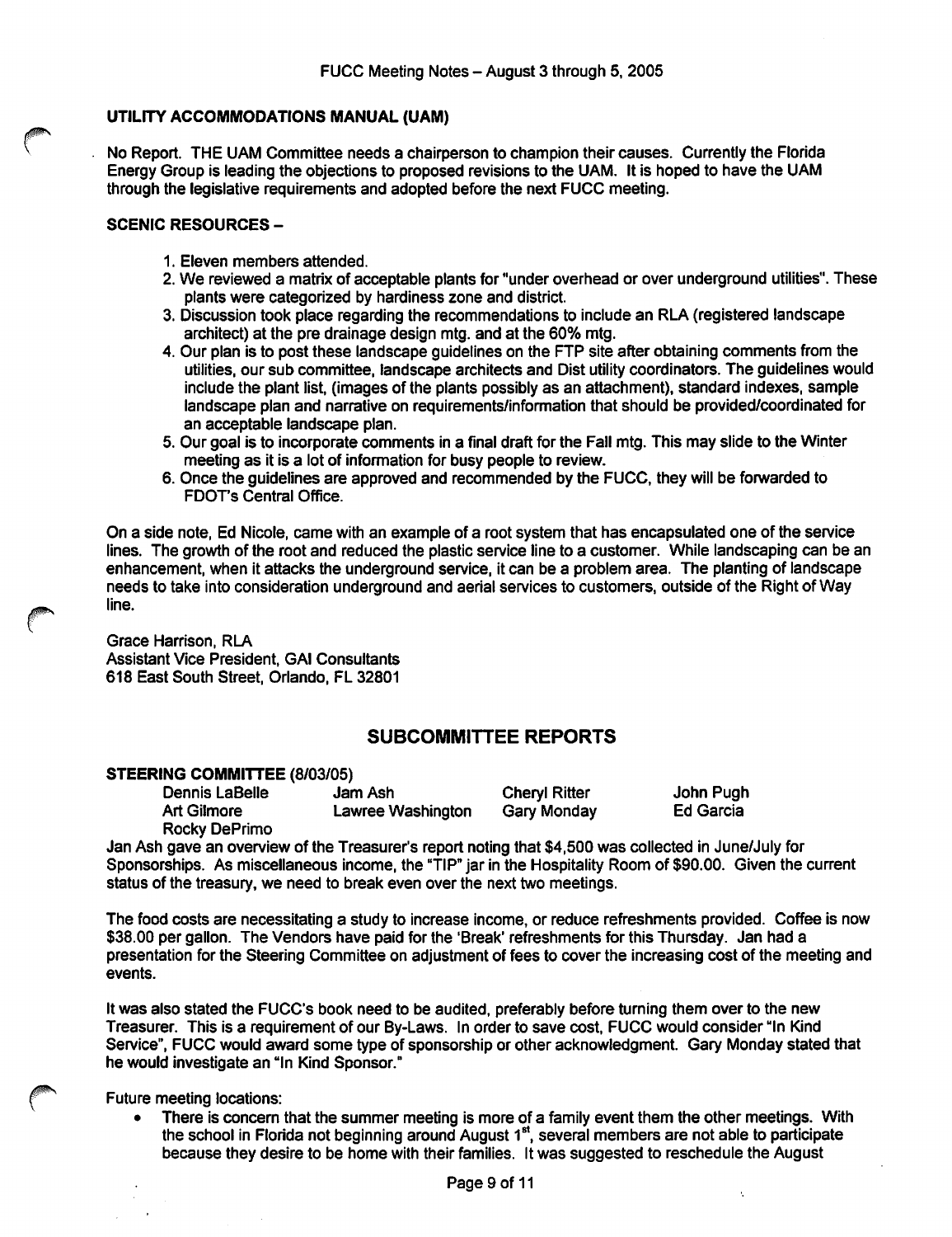meeting to mid-July, in order to avoid a conflict with the start of schoois and encourage members with ^milies to participate at this meeting. The Steering Committee will investigate the possibilities with the Hotel, to reschedule, and it feasible, bring this suggesting to the Business meeting for a vote.

- The Cocoa Beach Hilton has completed it remodeling after last years storm damage.
- It was suggested that we investigate the Mission In Conference Center @ Howey in the Hills for a future meeting. The next open date is November Of 2006.

The Utiiity Accommodation Manual Committee needs to become more active. Currentiy the eiectric corporative have the Department ear in modifications to the UAM. The FUCC needs to step-up its participation with the reviewing and commenting of the UMA. TECO Peopies Gas has concern on one or two items in the current editions. The FUCC needs to assist them with their concerns so that they do not get lost with the active participations of the electric corporative and interest group. Currently the UAM Committee appears to be Jim Lowman, Rocky DiPrimo, and Lawree Washington

# E-BUSINESS / WEB PAGE

GAI Consultants has taken over the maintenance of the FUCC Web page. We will post information as son as it becomes available to us. We will not post any information, reviewed by the administrative Committee that is felt to not be in the best interest of the organization.

GAI is also developing a new web page, which will be launched in the near future. We hope to make it more users friendly and a source of information to the industry.

Rosemary Sweet asked if the FUCC had ever considered hoisting a web-enar for Technical Presentation to the industry at a minimal cost to ail who enrolled. The idea of reaching out to more people at a minimal cost could be benefit to the group and it membership. John Murphy will investigate.

#### **MEMBERSHIP**

The membership committee met during the lunch break on Thursday and is developing plans for a membership Champaign.

#### CONFERENCE PLANNING

All locations for the next years have been established. Those present must vote the question, which can up yesterday regarding the rescheduling of the 2006 Summer meeting. Initial indications are that the 2006, Summer meeting can be rescheduled to the third week in July, which should accommodate the beginning of the school Calendar for most of the State.

There was a motion and a second to reschedule the Summer 2006 meeting to the third week in July. Motion Passed.

#### AWARD COMMITTEE

No Report at this time. Just as a reminder, all past recipients of FUCC Awards are the members of the Award **Committee** 

#### INDUSTRY UPDATES -

No Report

#### BUSINESS MEETING - PROGRAM PRESENTATION

Modern Tech is a company that provides solutions using Technology to the Architectural, Engineering, Utility, and Construction Markets. They have been serving the southeastern United States since 1987. They support